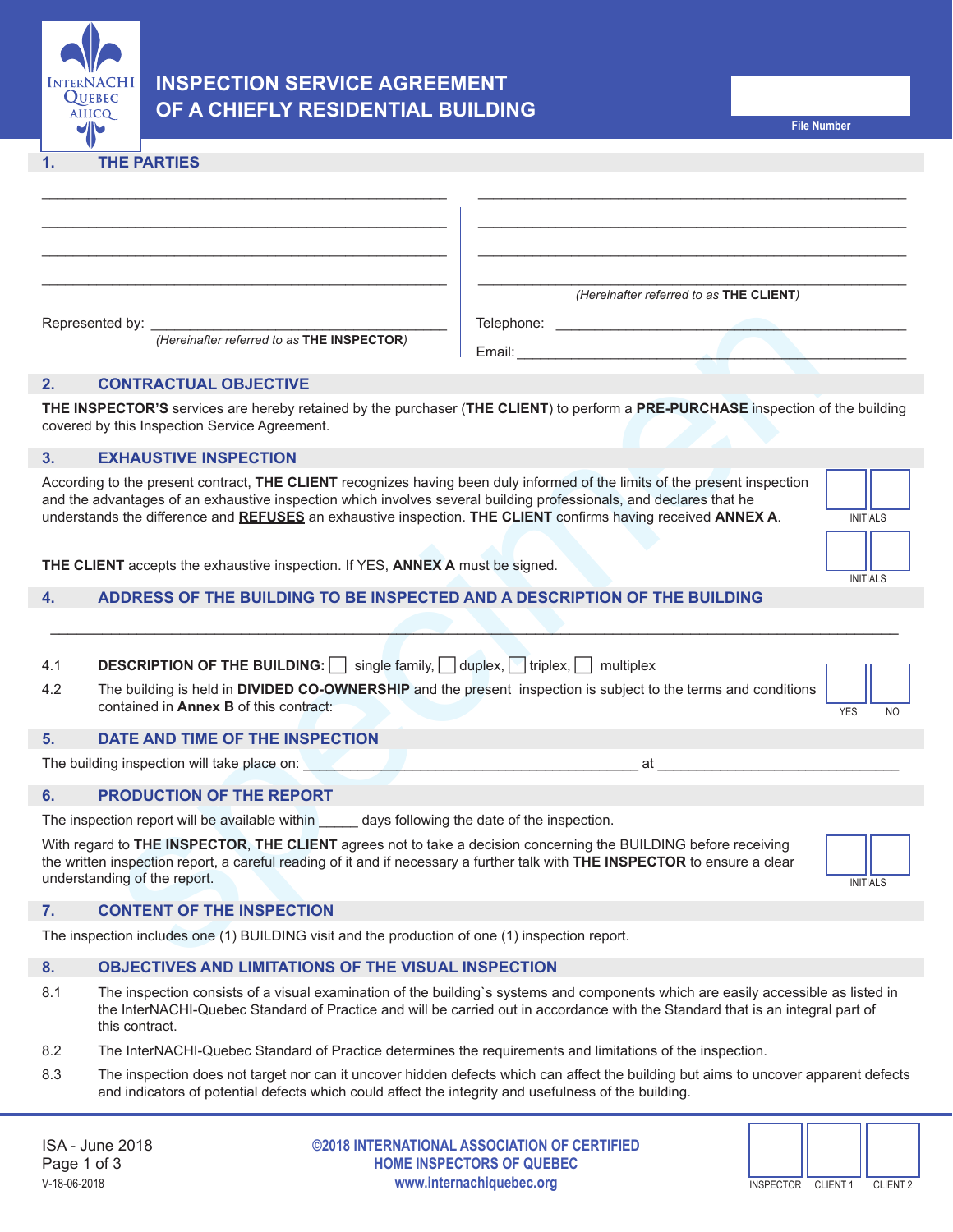

# **INSPECTION SERVICE AGREEMENT OF A CHIEFLY RESIDENTIAL BUILDING**

#### **9. BUILDING INSPECTION STANDARD OF PRACTICE USED BY THE INSPECTOR**

**THE CLIENT** declares having received a copy of the Standard of Practice prior to the signing of this contract and has had sufficient time to acquaint himself with its content and ask any question necessary for its total understanding.



#### **10. INSPECTOR'S OBLIGATIONS**

- 10.1 The inspector declares he has no financial interest in the building concerned.
- 10.2 The present contract respects the laws in force in Quebec and if a clause contravenes a law, that clause alone will be excluded.
- 10.3 The inspector has valid errors and omissions insurance coverage.

#### **11. CLIENT'S OBLIGATIONS**

- 11.1 **THE CLIENT** agrees to provide all documents and information necessary to the execution of **THE INSPECTOR**'s services, the promise to purchase and its attachments, where they contain information pertinent to the state of the building, any vendor declaration and any guarantees. **THE CLIENT** agrees specifically to reveal to **THE INSPECTOR** any defect, apparent or not, and any problem that could affect the integrity or the usefulness of the building of which he is aware.
- 11.2 At the end of the inspection, **THE CLIENT** agrees to sign the document "**CERTIFICATE OF EXECUTION OF AN INSPECTION OF A MAINLY RESIDENTIAL PROPERTY**" included in the present contract.
- 11.3 **THE CLIENT** agrees to pay the fees of the inspection at the end of the inspection and these fees only cover a single visit of the premises.
- 11.4 The inspection report is exclusively for **THE CLIENT**'s use and cannot be used by a third party.
- 11.5 **THE CLIENT** was informed that **THE INSPECTOR** is an independent and authorized inspector / franchisee.

### **12. ADDITIONS OR MODIFICATIONS TO THIS INSPECTION SERVICE AGREEMENT**

| 10.2 | The present contract respects the laws in force in Quebec and if a clause contravenes a law, that clause alone will be excluded.                                                                                                                                                                                                                                                                                                                                                          |      |        |                 |
|------|-------------------------------------------------------------------------------------------------------------------------------------------------------------------------------------------------------------------------------------------------------------------------------------------------------------------------------------------------------------------------------------------------------------------------------------------------------------------------------------------|------|--------|-----------------|
| 10.3 | The inspector has valid errors and omissions insurance coverage.                                                                                                                                                                                                                                                                                                                                                                                                                          |      |        |                 |
| 11.  | <b>CLIENT'S OBLIGATIONS</b>                                                                                                                                                                                                                                                                                                                                                                                                                                                               |      |        |                 |
| 11.1 | THE CLIENT agrees to provide all documents and information necessary to the execution of THE INSPECTOR's services,<br>the promise to purchase and its attachments, where they contain information pertinent to the state of the building, any vendor<br>declaration and any guarantees. THE CLIENT agrees specifically to reveal to THE INSPECTOR any defect, apparent or not,<br>and any problem that could affect the integrity or the usefulness of the building of which he is aware. |      |        |                 |
| 11.2 | At the end of the inspection, THE CLIENT agrees to sign the document "CERTIFICATE OF EXECUTION OF AN INSPECTION<br>OF A MAINLY RESIDENTIAL PROPERTY" included in the present contract.                                                                                                                                                                                                                                                                                                    |      |        |                 |
| 11.3 | THE CLIENT agrees to pay the fees of the inspection at the end of the inspection and these fees only cover a single visit of<br>the premises.                                                                                                                                                                                                                                                                                                                                             |      |        |                 |
| 11.4 | The inspection report is exclusively for THE CLIENT's use and cannot be used by a third party.                                                                                                                                                                                                                                                                                                                                                                                            |      |        |                 |
| 11.5 | <b>THE CLIENT</b> was informed that <b>THE INSPECTOR</b> is an independent and authorized inspector / franchisee.                                                                                                                                                                                                                                                                                                                                                                         |      |        |                 |
| 12.  | <b>ADDITIONS OR MODIFICATIONS TO THIS INSPECTION SERVICE AGREEMENT</b>                                                                                                                                                                                                                                                                                                                                                                                                                    |      |        | <b>INITIALS</b> |
|      |                                                                                                                                                                                                                                                                                                                                                                                                                                                                                           |      |        |                 |
|      |                                                                                                                                                                                                                                                                                                                                                                                                                                                                                           |      |        |                 |
| 13.  | <b>FEES</b>                                                                                                                                                                                                                                                                                                                                                                                                                                                                               |      |        |                 |
|      |                                                                                                                                                                                                                                                                                                                                                                                                                                                                                           |      |        |                 |
|      |                                                                                                                                                                                                                                                                                                                                                                                                                                                                                           |      |        |                 |
|      | GST#: <u>Andreas Contract Contract Contract Contract Contract Contract Contract Contract Contract Contract Contract Contract Contract Contract Contract Contract Contract Contract Contract Contract Contract Contract Contract </u>                                                                                                                                                                                                                                                      |      |        |                 |
|      | PST#: New York PST# 2007                                                                                                                                                                                                                                                                                                                                                                                                                                                                  |      |        |                 |
|      | If an additional service such as another visit or report or a Court testimony requested by THE CLIENT, THE CLIENT will pay THE<br><b>INSPECTOR</b> additional fees at an hourly rate of ____ for a minimum of four (4) hours plus all applicable taxes.                                                                                                                                                                                                                                   |      |        |                 |
| 14.  | <b>SIGNATURE</b>                                                                                                                                                                                                                                                                                                                                                                                                                                                                          |      |        |                 |
|      | In witness whereaf the perties house aigned                                                                                                                                                                                                                                                                                                                                                                                                                                               | $+1$ | $\sim$ | ററ              |

#### **14. SIGNATURE**

In witness whereof, the parties have signed  $10$  and  $10$  and  $10$  and  $10$  day of  $10$  and  $10$  and  $10$  and  $10$  and  $10$  and  $10$  and  $10$  and  $10$  and  $10$  and  $10$  and  $10$  and  $10$  and  $10$  and  $10$  and  $10$  and  $10$ 

| THE INSPECTOR: | <b>CLIENT 1:</b> | <b>CLIENT 2:</b> |
|----------------|------------------|------------------|
|                |                  |                  |
|                |                  |                  |
|                |                  |                  |
|                |                  |                  |
|                |                  |                  |
|                |                  |                  |

#### **©2018 INTERNATIONAL ASSOCIATION OF CERTIFIED HOME INSPECTORS OF QUEBEC** V-18-06-2018 **www.internachiquebec.org**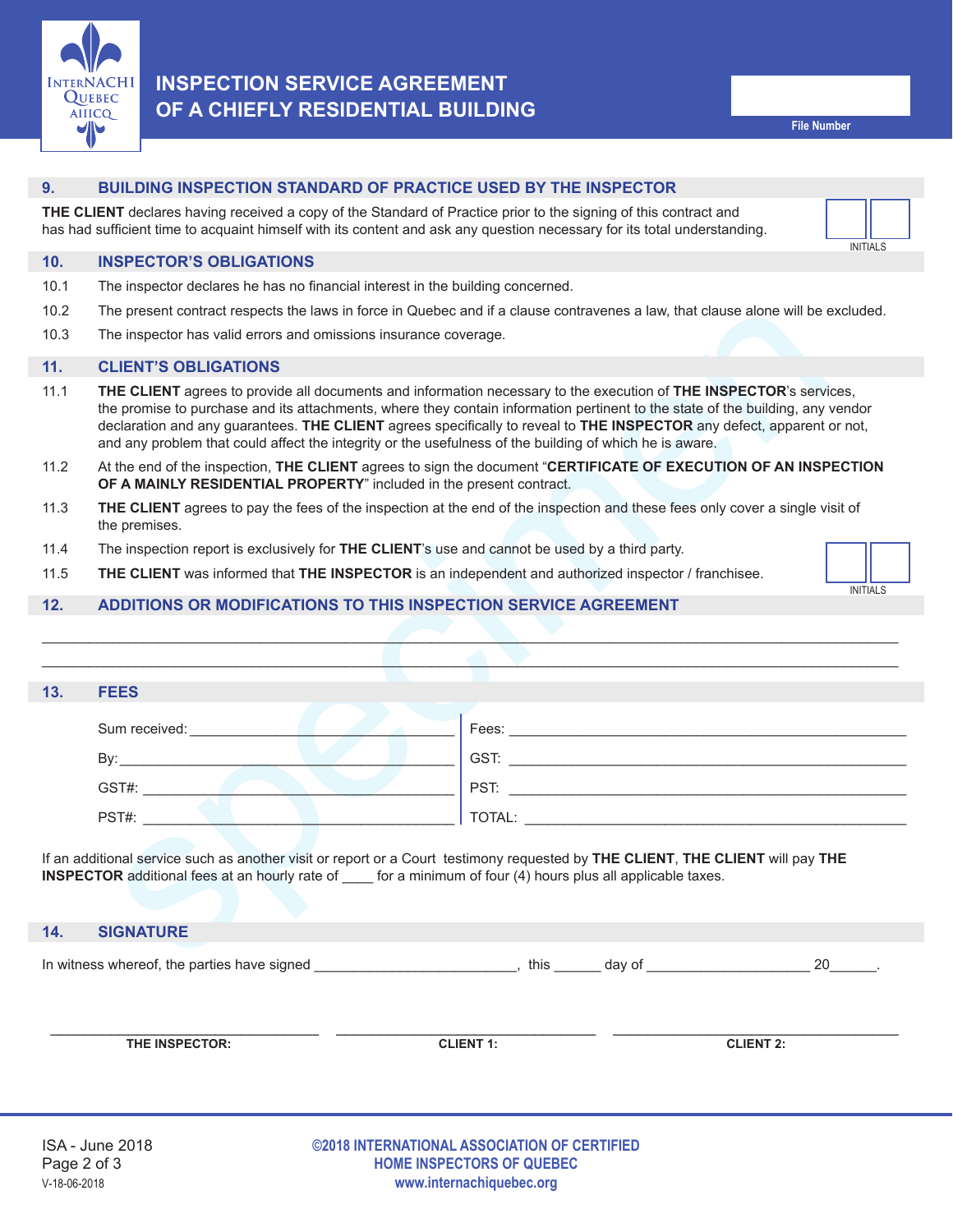

## **1. THE PARTIES**

| <b>CLIENT'S AGREEMENT</b><br>THE CLIENT confirms the review of the document SELLER'S DECLARATION with THE INSPECTOR.<br>∣ ∣YES<br>THE INSPECTOR and THE CLIENT visually observed the entire exterior of the building according to the Standard of Practice.<br>During the inspection, THE INSPECTOR and THE CLIENT observed cracks in the exterior foundation.<br>THE INSPECTOR and THE CLIENT visually inspected the entire interior of the building in accordance with the Standard of<br>Practice. Except:<br><b>BUILDING'S INTERIOR</b><br><b>THE INSPECTOR and THE CLIENT observed:</b><br>a) Water infiltration was visible:<br>NO TYES Location(s):<br>b) Watermarks were visible:<br>$\overline{\phantom{a}}$ NO<br>c) Elements of the appearance of mold were visible:<br>NO TYES Location(s): The Manuscript of the Manuscript of the Manuscript of the Manuscript of the Manuscript of the Manuscript of the Manuscript of the Manuscript of the Manuscript of the Manuscript of the Manuscript of the<br>d) Odors were noticeable:<br>YES Location(s):<br>$\vert$ $\vert$ NO $\vert$ | ADDRESS OF THE BUILDING: |                                                                                                                                                                                                                                                                                                                                                                                                                                                                                                                                                                                                                                                                                                                                                                                                                                                                                                                           |
|--------------------------------------------------------------------------------------------------------------------------------------------------------------------------------------------------------------------------------------------------------------------------------------------------------------------------------------------------------------------------------------------------------------------------------------------------------------------------------------------------------------------------------------------------------------------------------------------------------------------------------------------------------------------------------------------------------------------------------------------------------------------------------------------------------------------------------------------------------------------------------------------------------------------------------------------------------------------------------------------------------------------------------------------------------------------------------------------------|--------------------------|---------------------------------------------------------------------------------------------------------------------------------------------------------------------------------------------------------------------------------------------------------------------------------------------------------------------------------------------------------------------------------------------------------------------------------------------------------------------------------------------------------------------------------------------------------------------------------------------------------------------------------------------------------------------------------------------------------------------------------------------------------------------------------------------------------------------------------------------------------------------------------------------------------------------------|
|                                                                                                                                                                                                                                                                                                                                                                                                                                                                                                                                                                                                                                                                                                                                                                                                                                                                                                                                                                                                                                                                                                  |                          |                                                                                                                                                                                                                                                                                                                                                                                                                                                                                                                                                                                                                                                                                                                                                                                                                                                                                                                           |
|                                                                                                                                                                                                                                                                                                                                                                                                                                                                                                                                                                                                                                                                                                                                                                                                                                                                                                                                                                                                                                                                                                  |                          |                                                                                                                                                                                                                                                                                                                                                                                                                                                                                                                                                                                                                                                                                                                                                                                                                                                                                                                           |
|                                                                                                                                                                                                                                                                                                                                                                                                                                                                                                                                                                                                                                                                                                                                                                                                                                                                                                                                                                                                                                                                                                  |                          |                                                                                                                                                                                                                                                                                                                                                                                                                                                                                                                                                                                                                                                                                                                                                                                                                                                                                                                           |
|                                                                                                                                                                                                                                                                                                                                                                                                                                                                                                                                                                                                                                                                                                                                                                                                                                                                                                                                                                                                                                                                                                  |                          |                                                                                                                                                                                                                                                                                                                                                                                                                                                                                                                                                                                                                                                                                                                                                                                                                                                                                                                           |
|                                                                                                                                                                                                                                                                                                                                                                                                                                                                                                                                                                                                                                                                                                                                                                                                                                                                                                                                                                                                                                                                                                  |                          |                                                                                                                                                                                                                                                                                                                                                                                                                                                                                                                                                                                                                                                                                                                                                                                                                                                                                                                           |
|                                                                                                                                                                                                                                                                                                                                                                                                                                                                                                                                                                                                                                                                                                                                                                                                                                                                                                                                                                                                                                                                                                  |                          |                                                                                                                                                                                                                                                                                                                                                                                                                                                                                                                                                                                                                                                                                                                                                                                                                                                                                                                           |
|                                                                                                                                                                                                                                                                                                                                                                                                                                                                                                                                                                                                                                                                                                                                                                                                                                                                                                                                                                                                                                                                                                  |                          |                                                                                                                                                                                                                                                                                                                                                                                                                                                                                                                                                                                                                                                                                                                                                                                                                                                                                                                           |
|                                                                                                                                                                                                                                                                                                                                                                                                                                                                                                                                                                                                                                                                                                                                                                                                                                                                                                                                                                                                                                                                                                  |                          |                                                                                                                                                                                                                                                                                                                                                                                                                                                                                                                                                                                                                                                                                                                                                                                                                                                                                                                           |
|                                                                                                                                                                                                                                                                                                                                                                                                                                                                                                                                                                                                                                                                                                                                                                                                                                                                                                                                                                                                                                                                                                  |                          |                                                                                                                                                                                                                                                                                                                                                                                                                                                                                                                                                                                                                                                                                                                                                                                                                                                                                                                           |
|                                                                                                                                                                                                                                                                                                                                                                                                                                                                                                                                                                                                                                                                                                                                                                                                                                                                                                                                                                                                                                                                                                  |                          |                                                                                                                                                                                                                                                                                                                                                                                                                                                                                                                                                                                                                                                                                                                                                                                                                                                                                                                           |
|                                                                                                                                                                                                                                                                                                                                                                                                                                                                                                                                                                                                                                                                                                                                                                                                                                                                                                                                                                                                                                                                                                  |                          |                                                                                                                                                                                                                                                                                                                                                                                                                                                                                                                                                                                                                                                                                                                                                                                                                                                                                                                           |
|                                                                                                                                                                                                                                                                                                                                                                                                                                                                                                                                                                                                                                                                                                                                                                                                                                                                                                                                                                                                                                                                                                  |                          |                                                                                                                                                                                                                                                                                                                                                                                                                                                                                                                                                                                                                                                                                                                                                                                                                                                                                                                           |
| e) interior foundation cracks were visible.                                                                                                                                                                                                                                                                                                                                                                                                                                                                                                                                                                                                                                                                                                                                                                                                                                                                                                                                                                                                                                                      |                          |                                                                                                                                                                                                                                                                                                                                                                                                                                                                                                                                                                                                                                                                                                                                                                                                                                                                                                                           |
| f) Other: <b>All According to the Contract of According to the Contract of According to the Contract of According to the Contract of According to the Contract of According to the Contract of According to the Contract of Acco</b>                                                                                                                                                                                                                                                                                                                                                                                                                                                                                                                                                                                                                                                                                                                                                                                                                                                             |                          |                                                                                                                                                                                                                                                                                                                                                                                                                                                                                                                                                                                                                                                                                                                                                                                                                                                                                                                           |
|                                                                                                                                                                                                                                                                                                                                                                                                                                                                                                                                                                                                                                                                                                                                                                                                                                                                                                                                                                                                                                                                                                  |                          |                                                                                                                                                                                                                                                                                                                                                                                                                                                                                                                                                                                                                                                                                                                                                                                                                                                                                                                           |
| People present during the inspection:                                                                                                                                                                                                                                                                                                                                                                                                                                                                                                                                                                                                                                                                                                                                                                                                                                                                                                                                                                                                                                                            |                          |                                                                                                                                                                                                                                                                                                                                                                                                                                                                                                                                                                                                                                                                                                                                                                                                                                                                                                                           |
|                                                                                                                                                                                                                                                                                                                                                                                                                                                                                                                                                                                                                                                                                                                                                                                                                                                                                                                                                                                                                                                                                                  |                          | Seller's broker: etc. and the self-                                                                                                                                                                                                                                                                                                                                                                                                                                                                                                                                                                                                                                                                                                                                                                                                                                                                                       |
|                                                                                                                                                                                                                                                                                                                                                                                                                                                                                                                                                                                                                                                                                                                                                                                                                                                                                                                                                                                                                                                                                                  |                          |                                                                                                                                                                                                                                                                                                                                                                                                                                                                                                                                                                                                                                                                                                                                                                                                                                                                                                                           |
| Seller: And Allen and Allen and Allen and Allen and Allen and Allen and Allen and Allen and Allen and Allen and Allen and Allen and Allen and Allen and Allen and Allen and Allen and Allen and Allen and Allen and Allen and                                                                                                                                                                                                                                                                                                                                                                                                                                                                                                                                                                                                                                                                                                                                                                                                                                                                    |                          |                                                                                                                                                                                                                                                                                                                                                                                                                                                                                                                                                                                                                                                                                                                                                                                                                                                                                                                           |
| Seller: Electric Contract of the Contract of the Contract of the Contract of the Contract of the Contract of the Contract of the Contract of the Contract of the Contract of the Contract of the Contract of the Contract of t                                                                                                                                                                                                                                                                                                                                                                                                                                                                                                                                                                                                                                                                                                                                                                                                                                                                   |                          |                                                                                                                                                                                                                                                                                                                                                                                                                                                                                                                                                                                                                                                                                                                                                                                                                                                                                                                           |
| <b>CLIENT'S SIGNATURE</b>                                                                                                                                                                                                                                                                                                                                                                                                                                                                                                                                                                                                                                                                                                                                                                                                                                                                                                                                                                                                                                                                        |                          |                                                                                                                                                                                                                                                                                                                                                                                                                                                                                                                                                                                                                                                                                                                                                                                                                                                                                                                           |
|                                                                                                                                                                                                                                                                                                                                                                                                                                                                                                                                                                                                                                                                                                                                                                                                                                                                                                                                                                                                                                                                                                  |                          |                                                                                                                                                                                                                                                                                                                                                                                                                                                                                                                                                                                                                                                                                                                                                                                                                                                                                                                           |
|                                                                                                                                                                                                                                                                                                                                                                                                                                                                                                                                                                                                                                                                                                                                                                                                                                                                                                                                                                                                                                                                                                  |                          |                                                                                                                                                                                                                                                                                                                                                                                                                                                                                                                                                                                                                                                                                                                                                                                                                                                                                                                           |
|                                                                                                                                                                                                                                                                                                                                                                                                                                                                                                                                                                                                                                                                                                                                                                                                                                                                                                                                                                                                                                                                                                  |                          | <b>DATE:</b> the contract of the contract of the contract of the contract of the contract of the contract of the contract of the contract of the contract of the contract of the contract of the contract of the contract of the co                                                                                                                                                                                                                                                                                                                                                                                                                                                                                                                                                                                                                                                                                       |
| THE INSPECTOR:                                                                                                                                                                                                                                                                                                                                                                                                                                                                                                                                                                                                                                                                                                                                                                                                                                                                                                                                                                                                                                                                                   |                          | <b>CLIENT 2:</b>                                                                                                                                                                                                                                                                                                                                                                                                                                                                                                                                                                                                                                                                                                                                                                                                                                                                                                          |
|                                                                                                                                                                                                                                                                                                                                                                                                                                                                                                                                                                                                                                                                                                                                                                                                                                                                                                                                                                                                                                                                                                  |                          | THE CLIENT confirms having received and understood the Inspection Service Agreement, the Standard of Practice and Annex A<br>during the inspection $\Box$ , by email $\Box$ , ______ days before the inspection.<br>Buyer: New York State And the Communication of the Communication of the Communication of the Communication of the Communication of the Communication of the Communication of the Communication of the Communication of the Com<br>Buyer: New York State Street, Street Street, Street Street, Street Street Street Street Street Street Street Street Street Street Street Street Street Street Street Street Street Street Street Street Street Street Street S<br>THE CLIENT declares he followed THE INSPECTOR during the inspection and saw the different elements listed above with THE INSPECTOR.<br><b>CLIENT 1:</b><br><b>CEI - June 2018</b><br>©2018 INTERNATIONAL ASSOCIATION OF CERTIFIED |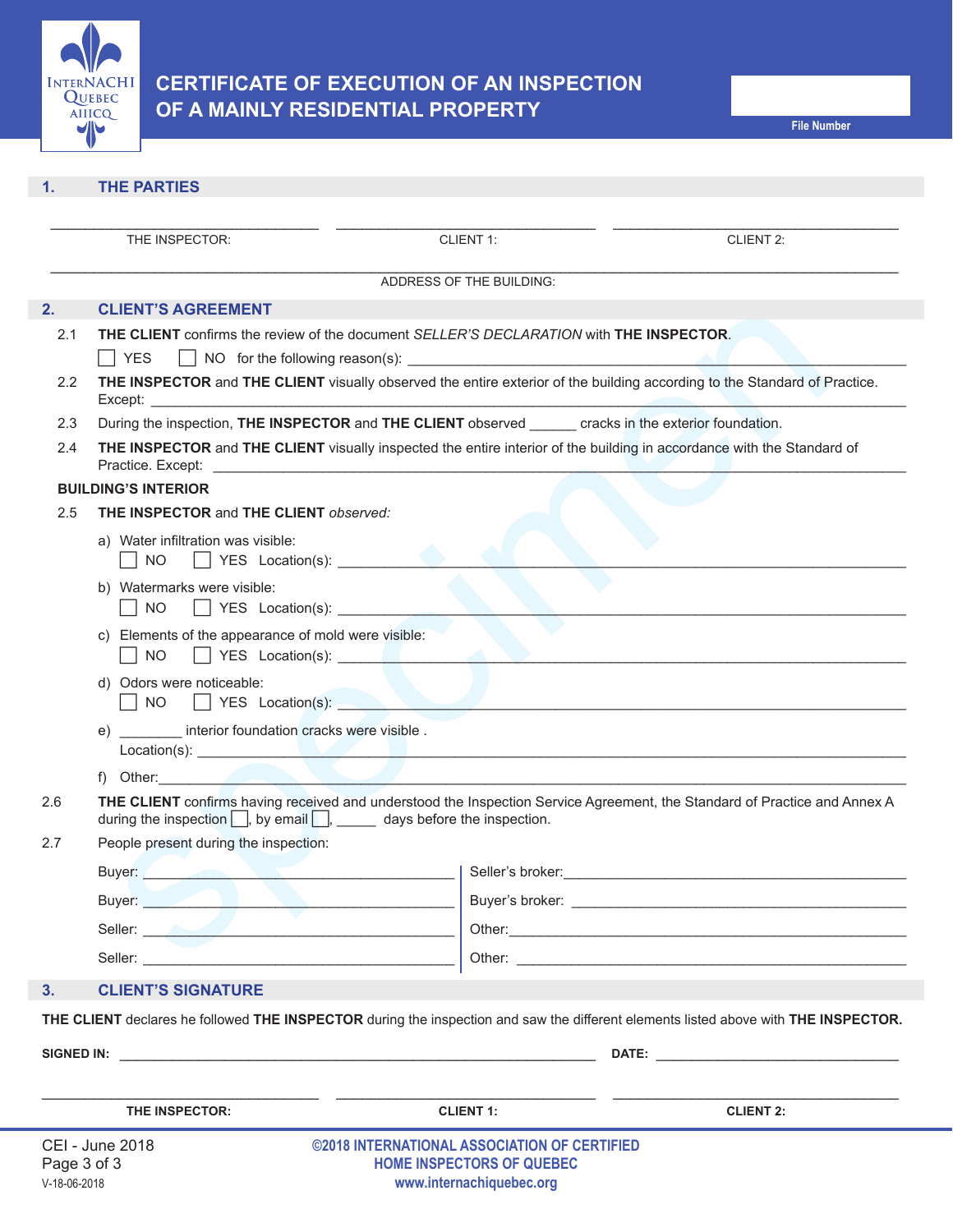

#### \_\_\_\_\_\_\_\_\_\_\_\_\_\_\_\_\_\_\_\_\_\_\_\_\_\_\_\_\_\_\_\_\_\_\_\_\_\_\_\_\_\_\_\_\_\_\_\_\_\_\_\_\_\_\_\_\_\_\_\_\_\_\_\_\_\_\_\_\_\_\_\_\_\_\_\_\_\_\_\_\_\_\_\_\_\_\_\_\_\_\_\_\_\_\_\_\_\_ ADDRESS OF THE BUILDING:

\_\_\_\_\_\_\_\_\_\_\_\_\_\_\_\_\_\_\_\_\_\_\_\_\_\_\_\_\_\_\_\_\_\_\_\_\_\_\_\_\_\_\_\_\_\_\_\_\_\_\_\_\_\_\_\_\_\_\_\_\_\_\_\_\_\_\_\_\_\_\_\_\_\_\_\_\_\_\_\_\_\_\_\_\_\_\_\_\_\_\_\_\_\_\_\_\_\_

**If required, additional inspections can be carried out by professionals in their respected fields. (The following are not included in an inspection or even in an exhaustive inspection.) All prices in this document or illustrative quotes can fluctuate and can vary due to different factors. All applicable fees and taxes are extra.**

## **APPROXIMATE COST**

| 1. |                                                                                                                       |
|----|-----------------------------------------------------------------------------------------------------------------------|
| 2. |                                                                                                                       |
| 3. | Electricity: opening the electrical panel and complete technical verification by a master electrician \$250.00 and up |
| 4. |                                                                                                                       |
| 5. |                                                                                                                       |
| 6. |                                                                                                                       |
| 7. |                                                                                                                       |
| 8. |                                                                                                                       |
| 9. | Inspection in compliance with the codes governing the construction industry \$1,500.00 and up                         |
|    |                                                                                                                       |
|    |                                                                                                                       |
|    |                                                                                                                       |
|    |                                                                                                                       |
|    | 14. Estimate of repair costs …………………………………………………………………………………… \$120.00/hr and up                                      |
|    |                                                                                                                       |
|    |                                                                                                                       |
|    |                                                                                                                       |
|    |                                                                                                                       |
|    |                                                                                                                       |

|                      | <b>THE CLIENT</b> understands and accept the conditions of this Annex: <b>CLIENT</b> Unit also also a series and accept the conditions of this Annex: |                         |     |
|----------------------|-------------------------------------------------------------------------------------------------------------------------------------------------------|-------------------------|-----|
|                      |                                                                                                                                                       | this day of this day of | -20 |
| THE INSPECTOR:       | <b>CLIENT 1:</b>                                                                                                                                      | <b>CLIENT 2:</b>        |     |
| ANNEX A - March 2018 | ©2018 INTERNATIONAL ASSOCIATION OF CERTIFIED                                                                                                          |                         |     |